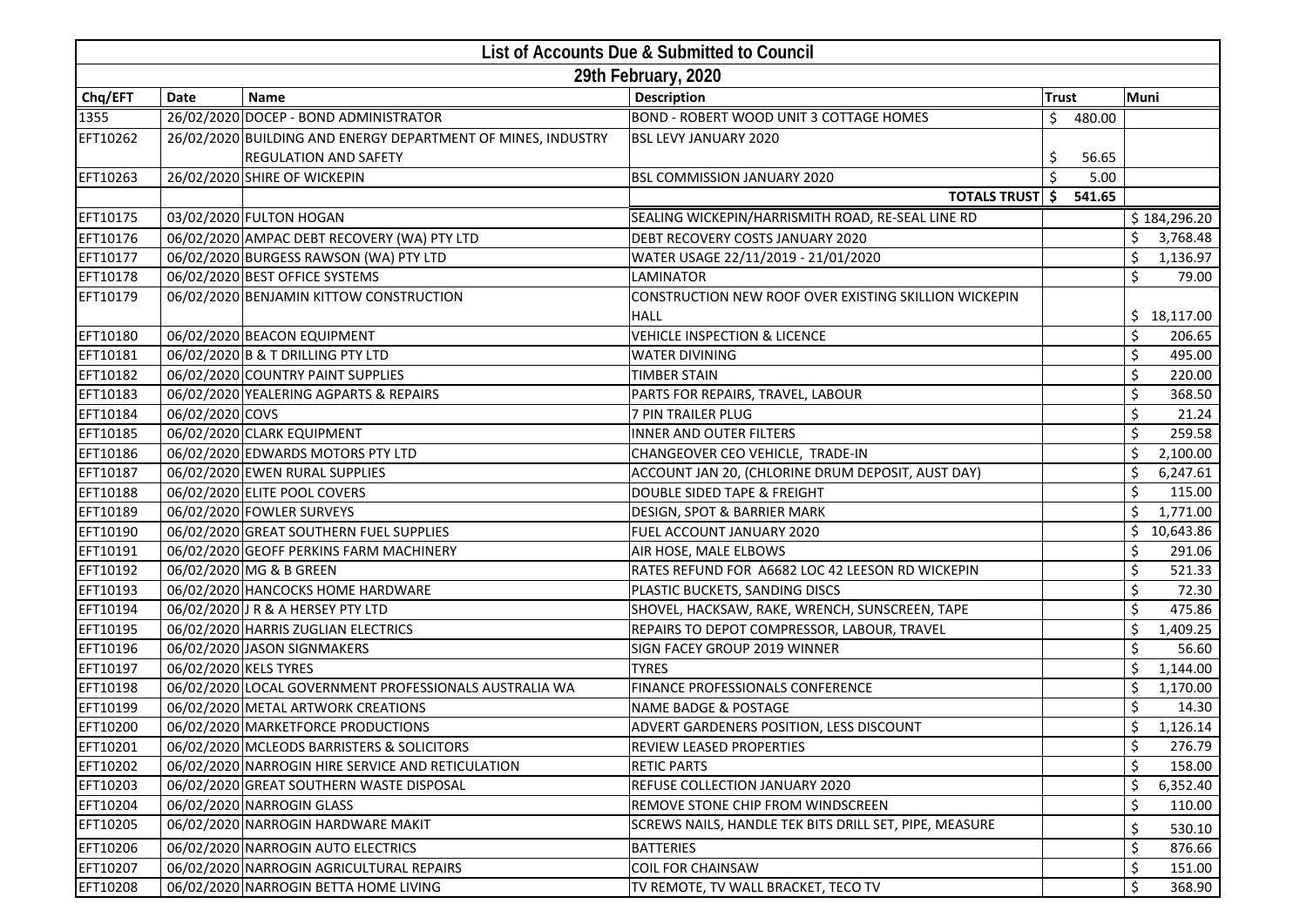| EFT10209 | 06/02/2020 NARROGIN TOYOTA                        | SUPER CLEAN 300ml                                   | \$  | 24.00       |
|----------|---------------------------------------------------|-----------------------------------------------------|-----|-------------|
| EFT10210 | 06/02/2020 NARROGIN TECHNOLOGY SOLUTIONS          | <b>WIRELESS DESKTOP KEYBOARD</b>                    | Ś   | 69.95       |
| EFT10211 | 06/02/2020 OFFICER OF THE AUDITOR GENERAL         | ANNUAL AUDIT 18/19                                  | \$. | 17,600.00   |
| EFT10212 | 06/02/2020 PERFECT COMPUTER SOLUTIONS             | DAILY MONITORING, FIXING COMPUTER ISSUES - JAN 2020 | \$  | 212.50      |
| EFT10213 | 06/02/2020 PARRYS                                 | <b>WORK TROUSERS</b>                                | \$  | 455.40      |
| EFT10214 | 06/02/2020 MAUREEN SUSAN PREEDY                   | CLEANING & LAUNDRY JANUARY 2020                     | \$  | 577.00      |
| EFT10215 | 06/02/2020 ROYAL LIFE SAVING SOCIETY WA INC.      | SAFETY ASSESSMENT                                   | Ś   | 535.74      |
| EFT10216 | 06/02/2020 REDFISH TECHNOLOGIES PTY LTD           | PORTABLE PROJECTOR & FREIGHT                        | \$  | 1,896.13    |
| EFT10217 | 06/02/2020 PETER ROBERT STRIBLING                 | YEALERING C'VAN PARK COMMISSION 6/11/19 - 5/02/20   | \$  | 249.87      |
| EFT10218 | 06/02/2020 STEELO'S GUNS & OUTDOORS               | TRAIL CAMERA                                        | \$  | 320.00      |
| EFT10219 | 06/02/2020 IAN GORDON SHEDDEN                     | WICKEPIN C'VAN PARK COMMISSION 2/12/19-31/01/2020   | \$  | 264.46      |
| EFT10220 | 06/02/2020 TOLL IPEC                              | FREIGHT - DX PRINT, JASON SIGNMAKERS                | \$  | 21.45       |
| EFT10221 | 06/02/2020 THE YEALERING PANTRY                   | <b>BIN LINERS</b>                                   | \$  | 52.45       |
| EFT10222 | 06/02/2020 WA TREASURY                            | LOAN NO. 100 INTEREST PAYMENT - CEO RESIDENCE       | \$  | 2,123.39    |
| EFT10223 | 06/02/2020 WICKEPIN COMMUNITY RESOURCE CENTRE     | OPERATION OF LIBRARY SUBSIDY 2019/2020              |     | \$16,651.36 |
| EFT10224 | 06/02/2020 WEST AUSTRALIAN NEWSPAPERS             | AUSTRALIA DAY ADVERT                                | \$  | 170.00      |
| EFT10225 | 07/02/2020 BPW TRANSPEC PTY LTD                   | CUPWASHERS, EXPANDER, RAM NUT                       | \$  | 243.69      |
| EFT10226 | 10/02/2020 EWEN RURAL SUPPLIES                    | DEPOSIT ON WIDESPAN SHED                            | \$  | 7,000.00    |
| EFT10227 | 14/02/2020 PK FLOOR SANDING                       | SAND AND SEAL FLOOR                                 |     | \$29,945.00 |
| EFT10228 | 17/02/2020 AUSTRALIAN TAXATION OFFICE             | <b>BAS JANUARY 2020</b>                             | \$. | 66,346.00   |
| EFT10229 | 25/02/2020 AUSTRALIA POST                         | ACCOUNT JANUARY 2020                                | \$  | 46.46       |
| EFT10230 | 25/02/2020 AIR LIQUIDE WA PTY LTD                 | CYLINDER RENTAL JANUARY 2020                        | Ś   | 71.02       |
| EFT10231 | 25/02/2020 AQUATIC SERVICES WA                    | SIGHT GLASS ON BACKWASH LINE                        | \$  | 1,328.80    |
| EFT10232 | 25/02/2020 BKS ELECTRICAL                         | REPAIR HALL LIGHT, TRAVEL, LABOUR                   | \$  | 1,498.91    |
| EFT10233 | 25/02/2020 CUTTING EDGES PTY LTD                  | <b>CUTTING BLADES</b>                               | \$  | 3,237.74    |
| EFT10234 | 25/02/2020 COUNTRY PAINT SUPPLIES                 | TUBES SILICONE                                      | Ś   | 31.92       |
| EFT10235 | 25/02/2020 CANNING BRIDGE AUTO LODGE              | TRAINING - FO                                       | \$  | 316.00      |
| EFT10236 | 25/02/2020 COVS                                   | OIL FILTER                                          | Ś   | 18.99       |
| EFT10237 | 25/02/2020 KELLY COCHRANE                         | CLEANING JANUARY 2020                               | \$  | 286.00      |
| EFT10238 | 25/02/2020 EASIFLEET                              | FACEY GROUP VEHICLE LEASE - FEB 20                  | \$  | 585.35      |
| EFT10239 | 25/02/2020 ERECTIONS WA                           | SUPPLY GUARDRAIL, LABOUR, ACCOM - WK/HS ROAD        | \$. | 32,439.00   |
| EFT10240 | 25/02/2020 AC & EJ FULFORD & CO                   | RUBBISH TIP MAINTENANCE DEC/JAN 2020                | \$  | 8,547.00    |
| EFT10241 | 25/02/2020 HANCOCKS HOME HARDWARE                 | <b>CUTTING AND GRINDING DISCS</b>                   | \$  | 117.40      |
| EFT10242 | 25/02/2020 J R & A HERSEY PTY LTD                 | SHOVEL, SAND BAGS                                   | \$  | 1,799.60    |
| EFT10243 | 25/02/2020 IT VISION                              | PAYROLL ESSENTIALS TRAINING 11 & 12TH FEB, 2020     | \$  | 1,127.50    |
| EFT10244 | 25/02/2020 JASON SIGNMAKERS                       | REPAIRS TO DAMAGED SIGN                             | \$  | 572.06      |
| EFT10245 | 25/02/2020 MOORE STEPHENS                         | <b>BUDGET WORKSHOP</b>                              | \$  | 957.00      |
| EFT10246 | 25/02/2020 NARROGIN HIRE SERVICE AND RETICULATION | STAINLESS STEEL SPRINKLERS                          | \$  | 538.90      |
| EFT10247 | 25/02/2020 NARROGIN GLASS                         | FRENCH DOORS - YE BOWLING CLUB. INSURANCE           | \$  | 5,018.86    |
| EFT10248 | 25/02/2020 NARROGIN BEARING SERVICE               | O RINGS, BURR BALL NOSE                             | \$  | 181.05      |
| EFT10249 | 25/02/2020 NARROGIN PUMPS, SOLAR AND SPRAYING     | <b>CLEAR AND PVC HOSES</b>                          | \$  | 70.15       |
| EFT10250 | 25/02/2020 NARROGIN QUARRY OPERATIONS             | ROCK - COLLINS STREET                               | \$  | 254.10      |
| EFT10251 | 25/02/2020 STAR TRACK EXPRESS                     | FREIGHT - BPW TRANSPEC                              | \$  | 50.28       |
| EFT10252 | 25/02/2020 OFFICEWORKS SUPERSTORES PTY LTD        | <b>STATIONERY</b>                                   | \$  | 116.56      |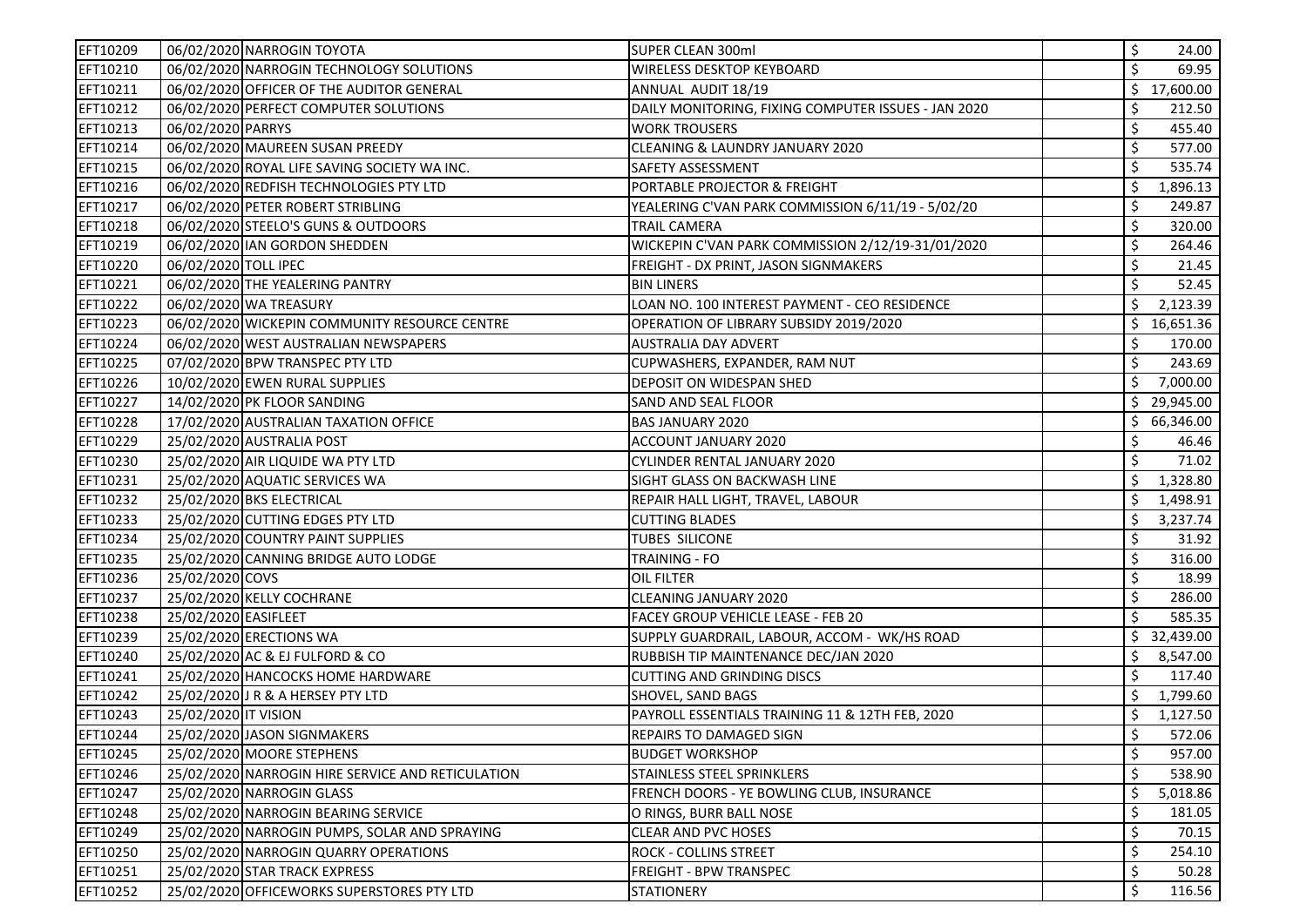| EFT10253   | 25/02/2020 PERFECT COMPUTER SOLUTIONS      | MAINTAINING DCEO COMPUTER, OS, IPHONE SYNCING | \$<br>340.00   |
|------------|--------------------------------------------|-----------------------------------------------|----------------|
| EFT10254   | 25/02/2020 SIGMA CHEMICALS                 | DOLPHIN POOL CLEANER                          | \$<br>5,498.90 |
| EFT10255   | 25/02/2020 SHIRE OF NARROGIN               | ROUTINE INSPECTIONS, TRAVEL - JANUARY 2020    | \$<br>722.50   |
| EFT10256   | 25/02/2020 TOLL IPEC                       | <b>FREIGHT - PATHWEST</b>                     | \$<br>10.73    |
| EFT10257   | 25/02/2020 WA HINO SALES & SERVICE         | TRUCK - TIPPER PURCHASE AND TRADE-IN          | \$132,556.25   |
| EFT10258   | 25/02/2020 WICKEPIN DISTRICT SPORTS CLUB   | BOWLS SPONSORSHIP LADIES GALA DAY             | \$<br>220.00   |
| EFT10259   | 25/02/2020 WICKEPIN HOTEL AND HARVEST CAFE | REFRESHMENTS - ANNUAL ELECTORS MEETING        | \$<br>142.50   |
| EFT10260   | 25/02/2020 WICKEPIN NEWSAGENCY             | MILK, NEWSPAPERS, LOG BOOK                    | \$<br>30.80    |
| EFT10261   | 25/02/2020 WATERMAN IRRIGATION             | REMOTE ACCESS CHARGES 1/01/2020 - 30/06/2020  | Ś<br>376.20    |
|            |                                            | <b>TOTALS EFT</b>                             | \$588,817.70   |
| 15651      | 06/02/2020 DEPARTMENT OF MINES & PETROLEUM | LICENCE FEE                                   | 41.00<br>\$.   |
| 15652      | 06/02/2020 TELSTRA                         | PHONE ACCOUNT DECEMBER 2019                   | \$<br>1,612.74 |
| 15653      | 06/02/2020 SYNERGY                         | POWER USAGE, ESTABLISHMENT FEE, SUPPLY CHARGE | \$<br>49.53    |
| 15654      | 06/02/2020 WATER CORPORATION               | WATER USAGE 21/11/19 - 21/01/20               | \$12,177.92    |
| 15655      | 25/02/2020 SYNERGY                         | POWER USAGE 25/12/2019 - 24/01/2020           | \$<br>3,271.49 |
| 15656      | 25/02/2020 WATER CORPORATION               | WATER ACCOUNT DEC 2019 - FEB 2020             | \$33,848.36    |
|            |                                            | <b>TOTALS CHEQUES</b>                         | \$ 51,001.04   |
| DD11137.1  | 27/02/2020 WESTNET PTY LTD                 | INTERNET CHARGES 1/3/2020 - 1/04/2020         | \$<br>144.90   |
| DD11139.1  | 27/02/2020 CLASSIC FUNDING GROUP PTY LTD   | PHOTOCOPIER CHARGES                           | \$<br>192.95   |
| DD11141.1  | 06/02/2020 CLASSIC FUNDING GROUP PTY LTD   | KONICA MINOLTA C558 MANAGED SERVICE AGREEMENT | \$<br>884.40   |
| DD11148.1  | 24/02/2020 ANZ BANK                        | FLAT BAR, TOWELS, LICENCE, PLATE CHANGE       | \$<br>434.86   |
|            |                                            | <b>TOTALS DIRECT DEBITS</b>                   | 1,657.11<br>\$ |
| DD11100.1  | 12/02/2020 WA LOCAL GOVERNMENT SUPER PLAN  | SUPERANNUATION CONTRIBUTIONS                  | 3,743.12<br>\$ |
| DD11100.2  | 12/02/2020 BT SUPER FOR LIFE               | SUPERANNUATION CONTRIBUTIONS                  | \$<br>163.88   |
| DD11100.3  | 12/02/2020 ANZ SUPER                       | SUPERANNUATION CONTRIBUTIONS                  | \$<br>423.42   |
| DD11100.4  | 12/02/2020 PRIME SUPER                     | SUPERANNUATION CONTRIBUTIONS                  | \$<br>355.81   |
| DD11100.5  | 12/02/2020 AUSTRALIAN ETHICAL SUPER        | SUPERANNUATION CONTRIBUTIONS                  | \$<br>203.90   |
| DD11100.6  | 12/02/2020 MTAA SUPER FUND                 | SUPERANNUATION CONTRIBUTIONS                  | \$<br>191.19   |
| DD11100.7  | 12/02/2020 NETWEALTH INVESTMENTS           | SUPERANNUATION CONTRIBUTIONS                  | \$<br>199.34   |
| DD11100.8  | 12/02/2020 REST INDUSTRY SUPER             | SUPERANNUATION CONTRIBUTIONS                  | \$<br>161.37   |
| DD11100.9  | 12/02/2020 UNI SUPER                       | SUPERANNUATION CONTRIBUTIONS                  | \$<br>53.91    |
| DD11135.1  | 26/02/2020 WA LOCAL GOVERNMENT SUPER PLAN  | SUPERANNUATION CONTRIBUTIONS                  | \$<br>3,831.68 |
| DD11135.2  | 26/02/2020 BT SUPER FOR LIFE               | SUPERANNUATION CONTRIBUTIONS                  | \$<br>163.88   |
| DD11135.3  | 26/02/2020 ANZ SUPER                       | SUPERANNUATION CONTRIBUTIONS                  | \$<br>478.67   |
| DD11135.4  | 26/02/2020 PRIME SUPER                     | SUPERANNUATION CONTRIBUTIONS                  | \$<br>352.63   |
| DD11135.5  | 26/02/2020 AUSTRALIAN ETHICAL SUPER        | SUPERANNUATION CONTRIBUTIONS                  | 203.90<br>Ş    |
| DD11135.6  | 26/02/2020 MTAA SUPER FUND                 | SUPERANNUATION CONTRIBUTIONS                  | \$<br>191.19   |
| DD11135.7  | 26/02/2020 NETWEALTH INVESTMENTS           | SUPERANNUATION CONTRIBUTIONS                  | \$<br>199.34   |
| DD11135.8  | 26/02/2020 REST INDUSTRY SUPER             | SUPERANNUATION CONTRIBUTIONS                  | \$<br>162.83   |
| DD11135.9  | 26/02/2020 UNI SUPER                       | SUPERANNUATION CONTRIBUTIONS                  | \$<br>35.58    |
| DD11100.10 | 12/02/2020 AUSTRALIAN SUPER                | SUPERANNUATION CONTRIBUTIONS                  | \$<br>137.46   |
| DD11135.10 | 26/02/2020 AUSTRALIAN SUPER                | SUPERANNUATION CONTRIBUTIONS                  | \$<br>149.59   |
|            |                                            | <b>TOTALS SUPERANNUATION</b>                  | \$11,402.69    |